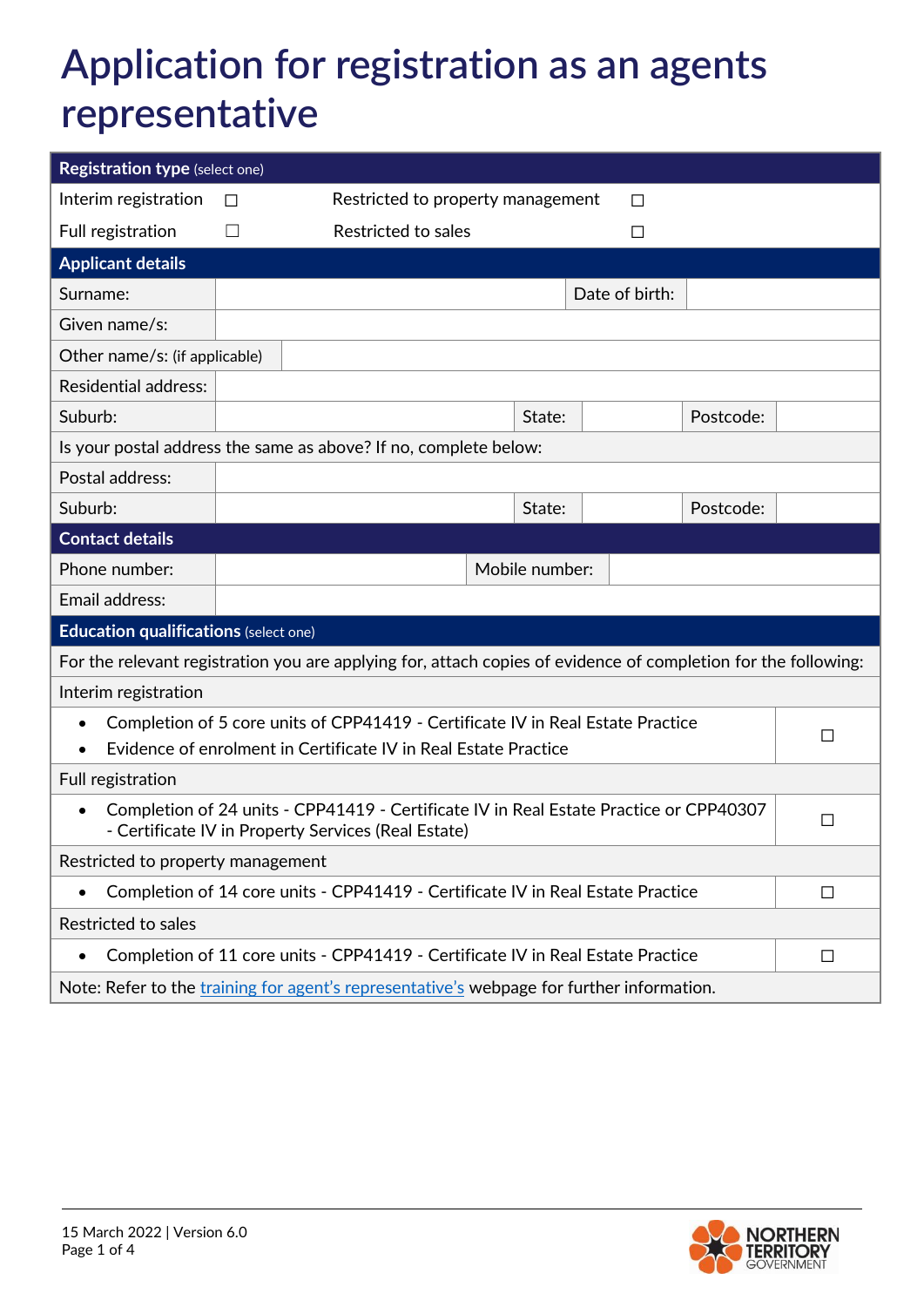| <b>Employer details</b>                                                                                                                                                                                                                                                       |  |  |  |                |          |           |  |
|-------------------------------------------------------------------------------------------------------------------------------------------------------------------------------------------------------------------------------------------------------------------------------|--|--|--|----------------|----------|-----------|--|
| Employer name:                                                                                                                                                                                                                                                                |  |  |  |                |          |           |  |
| Licence number:                                                                                                                                                                                                                                                               |  |  |  |                |          |           |  |
| Employer address:                                                                                                                                                                                                                                                             |  |  |  |                |          |           |  |
| Suburb:                                                                                                                                                                                                                                                                       |  |  |  | State:         |          | Postcode: |  |
| Phone number:                                                                                                                                                                                                                                                                 |  |  |  | Mobile number: |          |           |  |
| Email address:                                                                                                                                                                                                                                                                |  |  |  |                |          |           |  |
| I declare that the above applicant is to be employed by the business above and that I have read<br>$\Box$<br>and certify the applicant's disclosures.                                                                                                                         |  |  |  |                |          |           |  |
| Business manager name:                                                                                                                                                                                                                                                        |  |  |  |                |          |           |  |
| Business manager signature:                                                                                                                                                                                                                                                   |  |  |  |                | Date:    |           |  |
| <b>Referee statement</b>                                                                                                                                                                                                                                                      |  |  |  |                |          |           |  |
| Referee name:                                                                                                                                                                                                                                                                 |  |  |  |                |          |           |  |
| of: (address)                                                                                                                                                                                                                                                                 |  |  |  |                |          |           |  |
| Suburb:                                                                                                                                                                                                                                                                       |  |  |  | State:         |          | Postcode: |  |
| Position title:                                                                                                                                                                                                                                                               |  |  |  |                |          |           |  |
| declare that I have known (applicants name):                                                                                                                                                                                                                                  |  |  |  |                |          |           |  |
| year(s) and that in my opinion he/she is a person of good fame and character.<br>For (number of years):                                                                                                                                                                       |  |  |  |                |          |           |  |
| Referee signature:                                                                                                                                                                                                                                                            |  |  |  |                | Date:    |           |  |
| <b>Disclosures</b>                                                                                                                                                                                                                                                            |  |  |  |                |          |           |  |
| In the 10 years immediately before applying for the registration, have you been found guilty<br>(whether or not in the Territory) of an offence that involves dishonesty or violence or an<br>Yes / No<br>offence against the Misuse of Drugs Act or the Kava Management Act? |  |  |  |                |          |           |  |
| If yes, provide details below                                                                                                                                                                                                                                                 |  |  |  |                |          |           |  |
|                                                                                                                                                                                                                                                                               |  |  |  |                |          |           |  |
| Are you an undischarged bankrupt or have you applied to take the benefit of any law for the<br>relief of bankrupt or insolvent debtors, compounded with creditors or made an assignment of<br>your remuneration for their benefit?                                            |  |  |  |                | Yes / No |           |  |
| If yes, provide details below                                                                                                                                                                                                                                                 |  |  |  |                |          |           |  |
|                                                                                                                                                                                                                                                                               |  |  |  |                |          |           |  |
| Are you mentally incapable of performing duties as an agent's representative?                                                                                                                                                                                                 |  |  |  |                | Yes / No |           |  |
| If yes, provide details below                                                                                                                                                                                                                                                 |  |  |  |                |          |           |  |
|                                                                                                                                                                                                                                                                               |  |  |  |                |          |           |  |
|                                                                                                                                                                                                                                                                               |  |  |  |                |          |           |  |

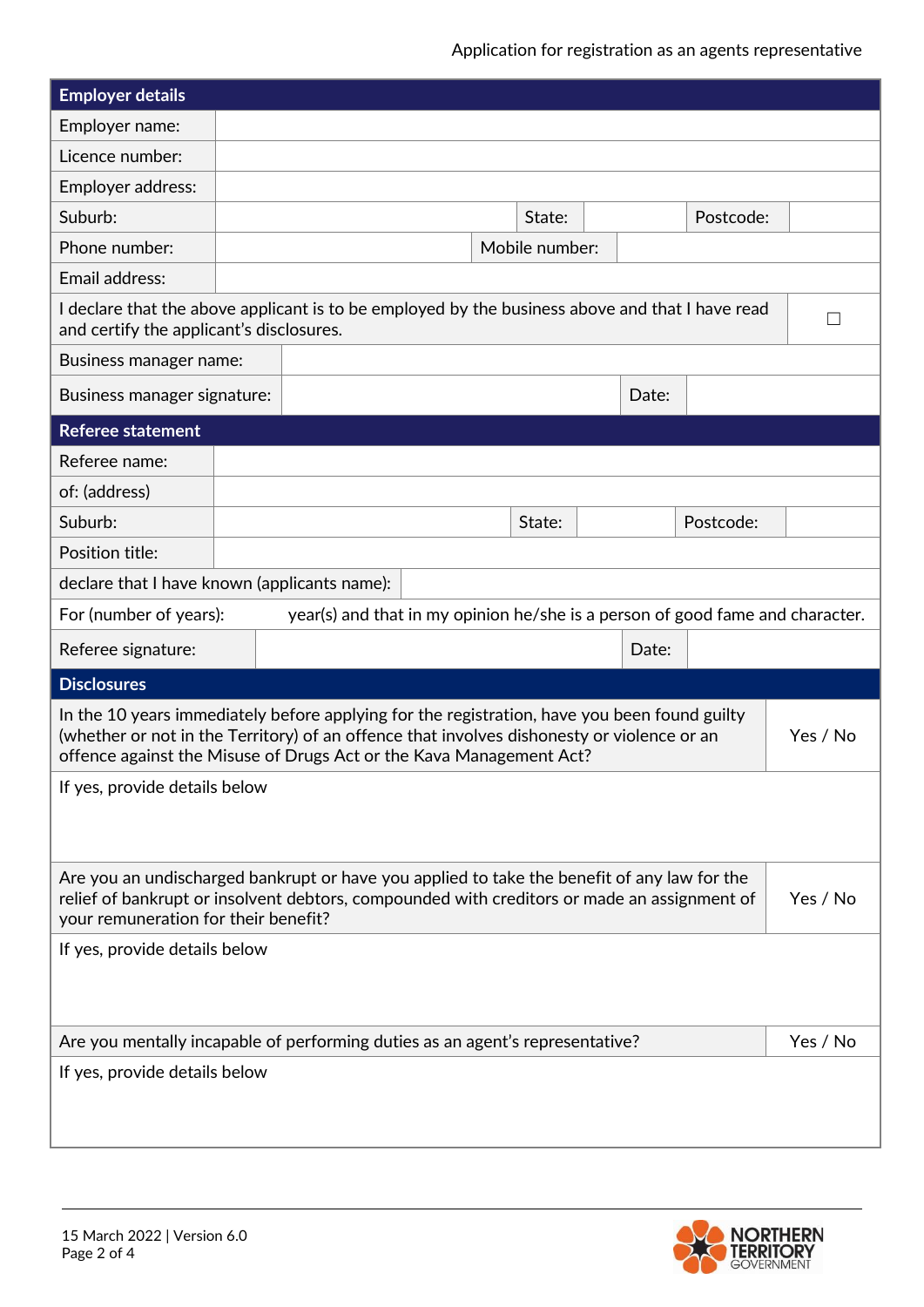| Have you been disqualified from holding a licence, certificate of registration or other<br>authority under the Consumer Affairs and Fair Trading Act 1990 or have you had a licence,<br>Yes / No<br>certificate or other authority suspended? |                                          |                                                                                                                                                                                           |            |          |  |  |
|-----------------------------------------------------------------------------------------------------------------------------------------------------------------------------------------------------------------------------------------------|------------------------------------------|-------------------------------------------------------------------------------------------------------------------------------------------------------------------------------------------|------------|----------|--|--|
| If yes, provide details below                                                                                                                                                                                                                 |                                          |                                                                                                                                                                                           |            |          |  |  |
|                                                                                                                                                                                                                                               |                                          |                                                                                                                                                                                           |            |          |  |  |
| direction given by the Agents Licensing Board?                                                                                                                                                                                                |                                          | Have you failed to pay a monetary penalty payable under this Agents Licensing Act 1979, the<br>Consumer Affairs and Fair Trading Act 1990 or corresponding law or failed to comply with a |            | Yes / No |  |  |
| If yes, provide details below                                                                                                                                                                                                                 |                                          |                                                                                                                                                                                           |            |          |  |  |
|                                                                                                                                                                                                                                               |                                          |                                                                                                                                                                                           |            |          |  |  |
| <b>Agents Licensing Act 1979?</b>                                                                                                                                                                                                             |                                          | Do you hold, or have previously held, a registration as an agent's representative under the                                                                                               |            | Yes / No |  |  |
| (If yes, please provide registration number)                                                                                                                                                                                                  |                                          |                                                                                                                                                                                           |            |          |  |  |
|                                                                                                                                                                                                                                               |                                          |                                                                                                                                                                                           |            |          |  |  |
| Do you hold, or have previously held, a licence or a registration under any corresponding law<br>Yes / No<br>in any other State or Territory?                                                                                                 |                                          |                                                                                                                                                                                           |            |          |  |  |
|                                                                                                                                                                                                                                               |                                          | (If yes, please provide licence/registration number and State/Territory.)                                                                                                                 |            |          |  |  |
|                                                                                                                                                                                                                                               |                                          |                                                                                                                                                                                           |            |          |  |  |
|                                                                                                                                                                                                                                               |                                          |                                                                                                                                                                                           |            |          |  |  |
| <b>Applicant declaration</b>                                                                                                                                                                                                                  |                                          |                                                                                                                                                                                           |            |          |  |  |
| I, (full name):                                                                                                                                                                                                                               |                                          |                                                                                                                                                                                           |            |          |  |  |
| Of: (address)                                                                                                                                                                                                                                 |                                          |                                                                                                                                                                                           |            |          |  |  |
| Solemnly and sincerely declare that:                                                                                                                                                                                                          |                                          |                                                                                                                                                                                           |            |          |  |  |
| All statements and information contained in this application are true and correct to the best of my<br>knowledge by virtue of the Oaths, Affidavits and Declarations Act 2010; and                                                            |                                          |                                                                                                                                                                                           |            |          |  |  |
| I have read and understood the information contained in this application; and<br>$\bullet$                                                                                                                                                    |                                          |                                                                                                                                                                                           |            |          |  |  |
| That I am 18 years or older: and                                                                                                                                                                                                              |                                          |                                                                                                                                                                                           |            |          |  |  |
| Will be employed by, or in the service of, a licensed real estate agent within the Territory; and                                                                                                                                             |                                          |                                                                                                                                                                                           |            |          |  |  |
|                                                                                                                                                                                                                                               | The declaration is true and correct; and | I know that it is an offence to make a declaration that is false in any material particular.                                                                                              |            |          |  |  |
| This declaration is made at: (location)                                                                                                                                                                                                       |                                          |                                                                                                                                                                                           | on: (date) |          |  |  |
| Applicant signature:                                                                                                                                                                                                                          |                                          |                                                                                                                                                                                           |            |          |  |  |
| Note: Under the Oaths, Affidavits and Declarations Act 2010 a person wilfully making a false statement or<br>altering a statement, in a statutory declaration is guilty of a crime and is liable to a penalty or imprisonment,<br>or both.    |                                          |                                                                                                                                                                                           |            |          |  |  |
|                                                                                                                                                                                                                                               |                                          |                                                                                                                                                                                           |            |          |  |  |